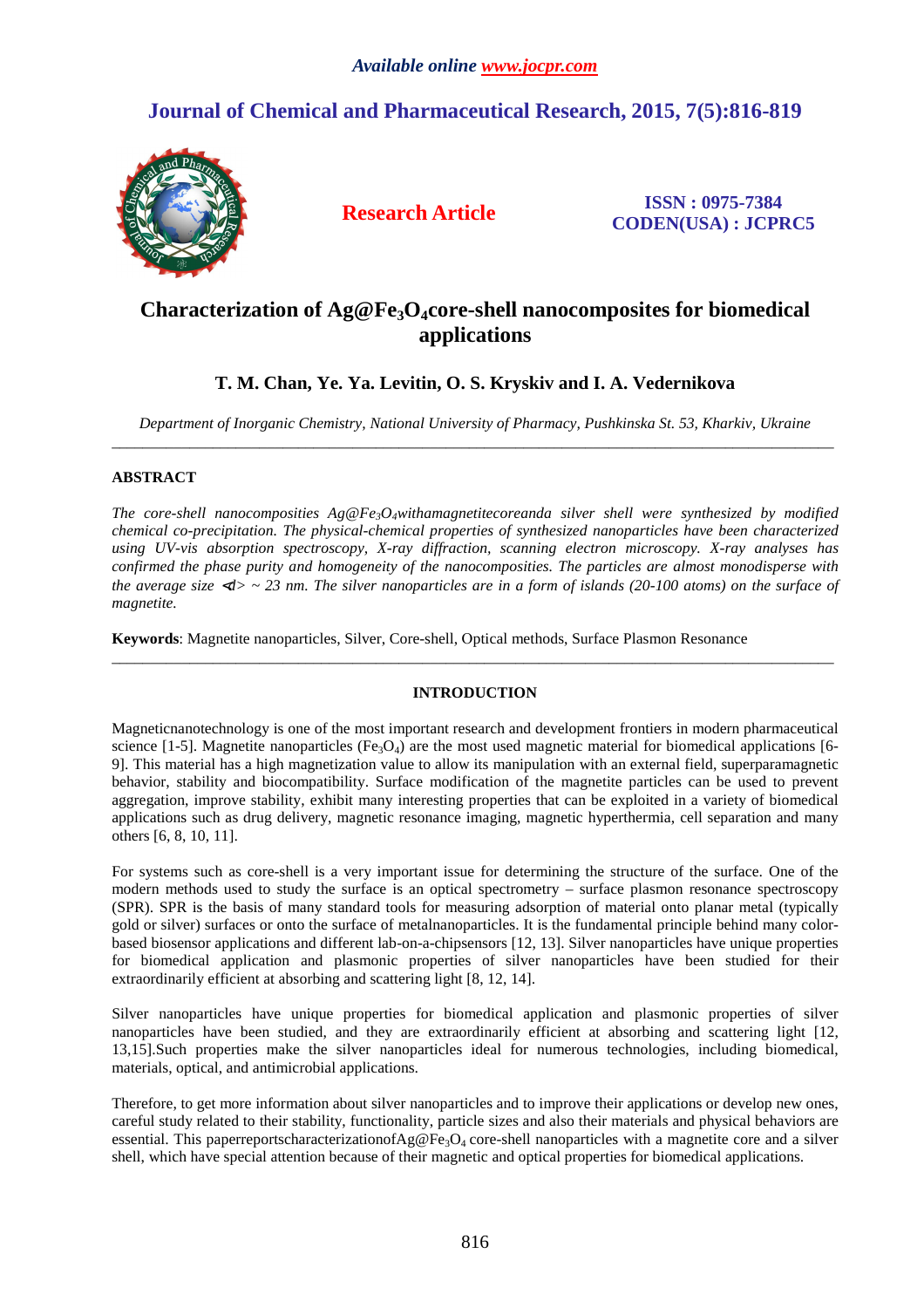#### **EXPERIMENTAL SECTION**

*\_\_\_\_\_\_\_\_\_\_\_\_\_\_\_\_\_\_\_\_\_\_\_\_\_\_\_\_\_\_\_\_\_\_\_\_\_\_\_\_\_\_\_\_\_\_\_\_\_\_\_\_\_\_\_\_\_\_\_\_\_\_\_\_\_\_\_\_\_\_\_\_\_\_\_\_\_\_*

#### **Materials**

The chemicals used,  $FeSO<sub>4</sub>×7 H<sub>2</sub>O$ ,  $FeCl<sub>3</sub>×6H<sub>2</sub>O$ ,  $NH<sub>3</sub>×H<sub>2</sub>O$  were purchased from Beijing Chemical Company (Beijing, China). Silver nitrate AgNO<sub>3</sub> and D (+)-glucose anhydrous were purchased from Merck co., Ltd. of Germany. All reagents were of analytical grade used without further purification.

### **Synthesis of Ag@Fe3O4 nanoparticles**

At first the magnetite nanoparticles have been prepared by using the method of chemical co-precipitation from the solution. 13.89 g (0.05 mol) of FeSO<sub>4</sub>×7 H<sub>2</sub>O and 26.90 g (0.1 mol) of FeCl<sub>2</sub>×6H<sub>2</sub>O were dissolve in 1 L of distilled water at heating (60-70°C).25% aqueous ammonia solution was added drop-wise with continuous stirring until complete precipitation of the black ferrite was achieved (pH 9–11).

To apply the silver coating, in  $10 - 15$  min add successively 0.1 % AgNO<sub>3</sub> solutions and 10% glucose solution. Keep the reaction mixture for 40 min with continuous stirring. The change of a black color of the precipitate to light brown indicates completion of the reaction. Keep the resulting solution in a constant magnetic field for 24 h, wash with distilled water to  $pH = 9 - 10$ , filter on a Buchner funnel and dry in the air of a room temperature.

#### **Characterization**

The specular reflectance measurements of the nanoparticles were measured using a UV-visible spectrophotometer (Lambda Bio 40, Perkin Elmer, USA). X-ray diffraction analysis (XRD) was used to study structure of nanocomposites. The XRD analysis was carried out on the DRON-4-07 diffractometer using filtered radiation of the cobalt anode lamp ( $\lambda = 17.9021$  nm) with standard Bragg-Brentano focusing geometry. Scanning Electron Microscopy (SEM) model Mira III LMU, Tescan (Czech Republic) was used to determine the approximate particle size.ThespecificsurfaceareaofthepowderswasmeasuredbytheBrunauer–Emmett–Teller (BET) method and the pore size distribution of the powders by the adsorption-desorption isotherm utilizing nitrogen as the adsorbate, Sorptometer Kelvіn-1042 (Coztech Instruments) by BET method using nitrogen gas as an adsorbate.

#### **RESULTS AND DISCUSSION**

The UV-Visible spectra of the samples measured in the range 100–1200 nm, using a double beam UV-Vis spectrophotometer. Figure1shows a strong broad reflection bands located between 250 and 710 nm for both samples with the minimum value~440 nm. This peak, assigned to a surface plasmon resonance typical of silver nanoparticles, is well-documented for various metal nanoparticles with sizes from 2 to 100 nm [12,13]. The magnetite nanoparticles band has the maximum ~720 nm (Fig. 1, curve 1), the band of sample of Ag@Fe<sub>3</sub>O<sub>4</sub> has the maximum  $\sim$ 770 nm (Fig. 1, curve 2). Hyperchromic effect (an increase reflection intensity almost in two times)observed in the band of  $Ag@Fe_3O_4$ nanocomposites. Such effect in the case of continuous nanoshells is more significant [16]. It can be assumed, that the maximum shift caused by the influence of magnetite.



**Fig. 1: Diffuse reflectance spectra of magnetite nanoparticles (1) and Ag@Fe3O4(2)**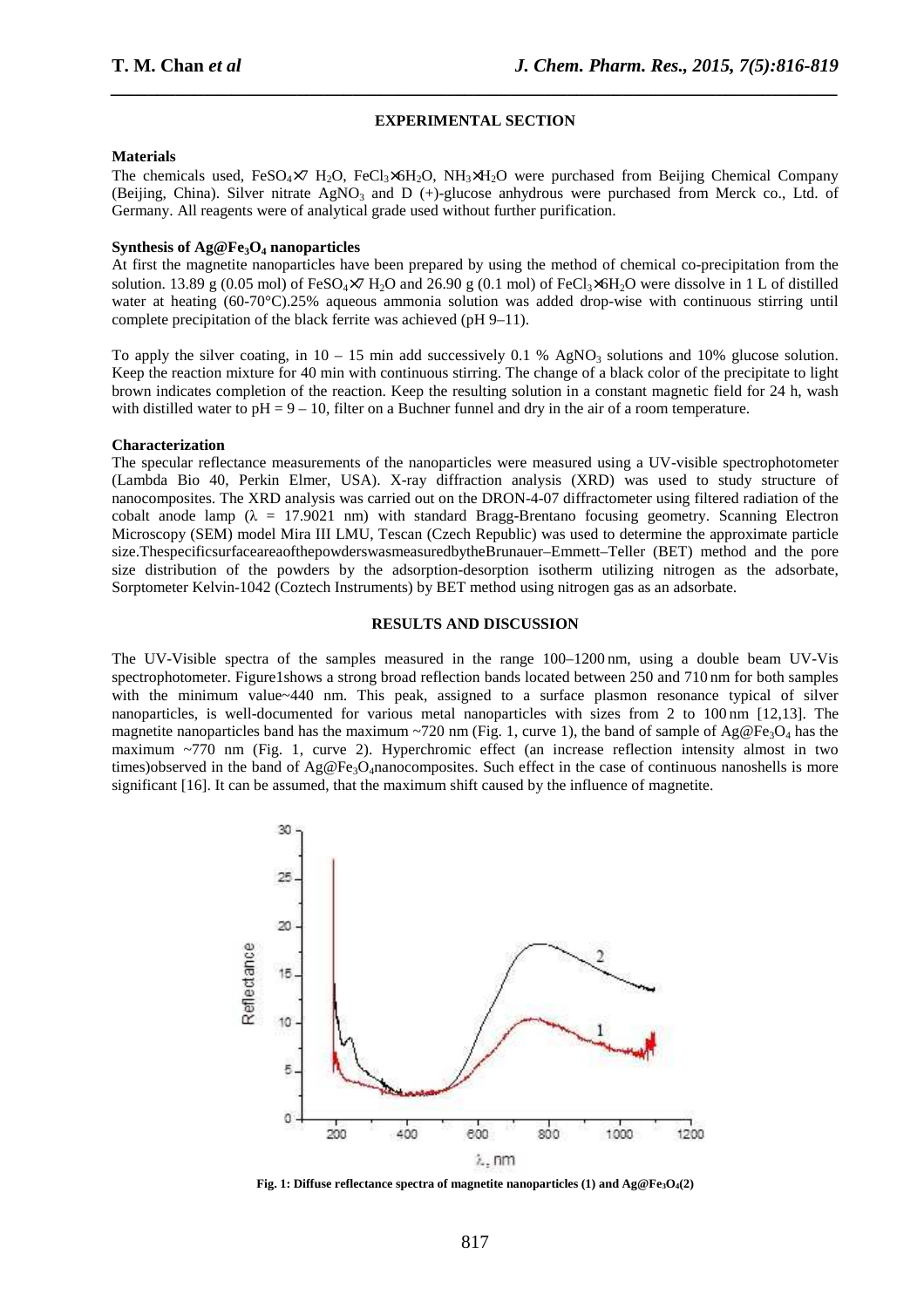Clusters of surface layer are sensitive to changes of the metal core, such as the oxidation state and the number of metal atoms in the cluster. The plasmon width increases with decreasing cluster size for typical cluster shape distributions [12, 13]. The peak appears in the band of Ag@Fe<sub>3</sub>O<sub>4</sub>nanocomposites (Fig. 1, curve 2,) at ~265 nm, indicating the formation of sub-nanometer silver clusters(smaller than 1 nm). The peak at ~770 nm can be attributed to an increase in the thickness or/and surface area of silver clusters. The location of this resonant peak matches to a flat silver clusters [12].

*\_\_\_\_\_\_\_\_\_\_\_\_\_\_\_\_\_\_\_\_\_\_\_\_\_\_\_\_\_\_\_\_\_\_\_\_\_\_\_\_\_\_\_\_\_\_\_\_\_\_\_\_\_\_\_\_\_\_\_\_\_\_\_\_\_\_\_\_\_\_\_\_\_\_\_\_\_\_*

The SEM micrograph of the as-synthesized $Ag@Fe<sub>3</sub>O<sub>4</sub>$  nanoparticles is given in Fig. 2 showing almost homogeneous and uniform (spherical).



**Fig. 2: SEM image of the sample Ag@Fe3O<sup>4</sup>**

The particles are almost monodisperse with the average size  $\langle d \rangle \sim 23$  nm. The silver nanoparticles form of islands (20-100 atoms) on the surface of magnetite. Theoretical calculations have shown that the surface area of the silvercoated  $Fe<sub>3</sub>O<sub>4</sub>$  less than 30-40%.

Surface-area values of the nanocomposites  $Ag@Fe_3O_4$  and nanoparticles of magnetite were determined after the first stage of adsorption by the BET method (Table 1).

| Table 1: Surface-area values of the samples |  |  |  |  |  |  |
|---------------------------------------------|--|--|--|--|--|--|
|---------------------------------------------|--|--|--|--|--|--|

| Sample       |        | Mass (mg) Specific surface area $(m^2/g)$ |
|--------------|--------|-------------------------------------------|
| Fe3O4        | 2.17.8 | 10                                        |
| $Ag@Fe_3O_4$ | 238.75 | 145                                       |

Among the samples it is apparent that there is a general increase in the measured surface area as the silver coat appears. This fact suggesting that the coverage of magnetite by silver is not complete. It can be assumed, that the silver atoms form "island-like" structures on the surface of magnetite. Such organization of surface layer will increase the contact area of the silver nanocomposite with bacteria or viruses, greatly improving its bactericidal effect. It is known that particles with a large specific surface area have a high chemical and biochemical activity [17].

The X-ray diffraction pattern of the as-synthesizedAg@Fe<sub>3</sub>O<sub>4</sub> nanoparticles is presented in Fig. 3.

All the 2 $\theta$  and indices corresponding to both the Fe<sub>3</sub>O<sub>4</sub> and Ag pattern, which indicates that a thin coating of Fe<sub>3</sub>O<sub>4</sub> by silver and some bare portion of magnetite particles remain. The silver coverage divided on the Ag islands. The same results were reported for the other system core-shell [18, 19]. In the case of complete coverage, the diffraction peaks from core are not observed in the XRD pattern [20].

As silver does not exhibit magnetic properties, and a continuous coating layer provides a low degree of magnetization of the samples [18, 19], creating  $Ag@Fe_3O_4$ nanocomposite with partially coated magnetite surface